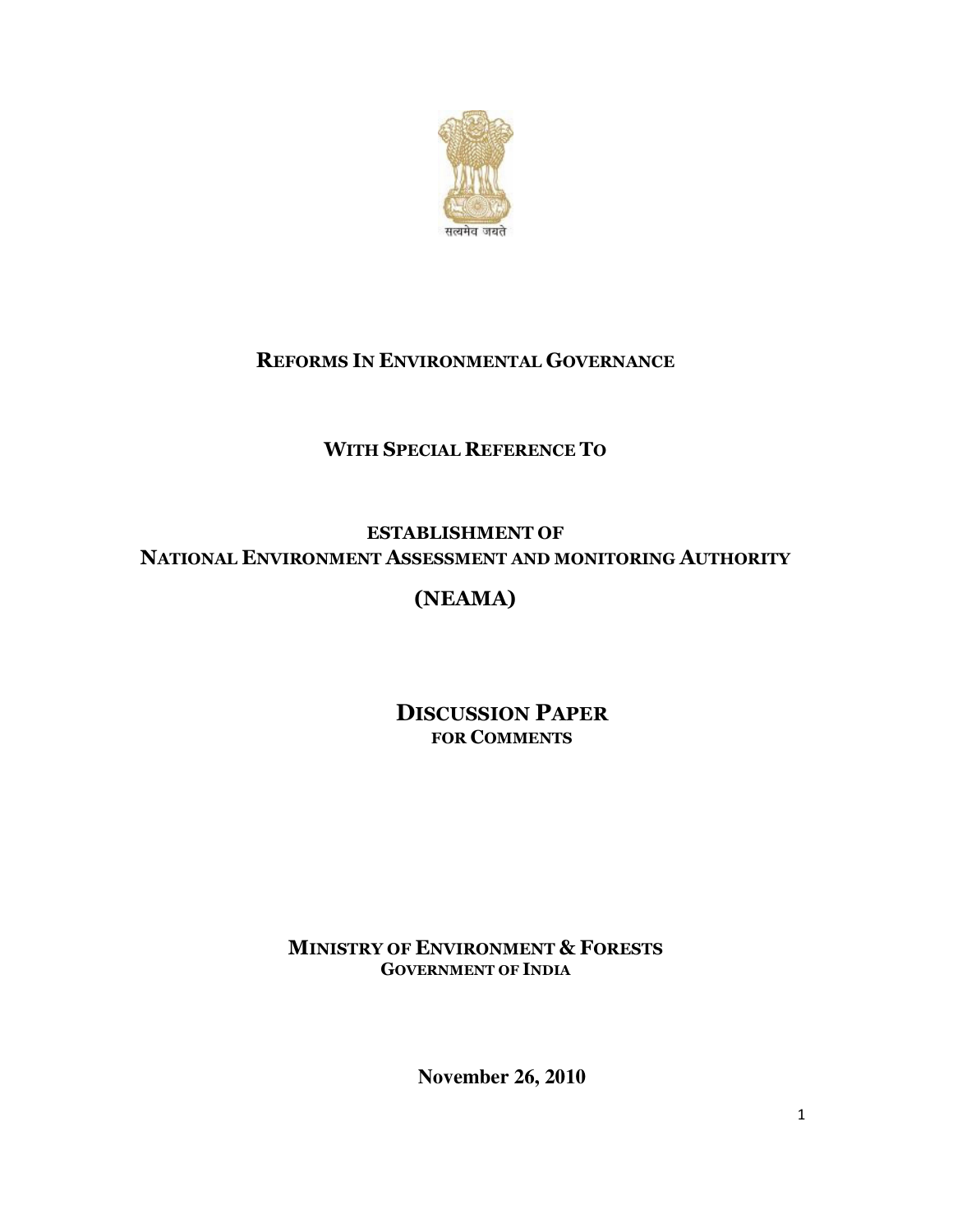### **Introduction**

In line with the discussion paper on NEPA dated May 25, 2010, the consultative process has been taken forward. A clearer picture is emerging on the mandate of NEPA as a structural response along with process refinements to address the various issues. It is a part of the larger agenda of environmental regulatory reforms. The aim of this Discussion Paper is to invite comments from the civil society and other stakeholders regarding the issues mentioned in the paper.

### 2. **Background**

2.1 Rapid industrialization and infrastructure development in the last decade coupled with population growth and urbanization has exerted tremendous pressures on the environment. The existing regulatory institutions at the Central and State levels have been unable to cope up effectively with the rising environmental challenges. It is now well recognized that the hiatus between the environmental statutes and their compliance is becoming wider.It is apparent that the traditional systems of command and control for environmental regulation have been stretched to their limits. The mechanism of criminal prosecution of environmental offenders has also failed to yield the desired results.

2.2 The regime of environmental clearance which took shape under the environment impact assessment notification under the Environment (Protection) Act, 1986, involves grant of prior clearance to major projects by MoEF and to relatively minor projects by State Environment Impact Assessment Authorities (SEIAAs). While the number and complexity of the projects being processed for environmental clearance has increased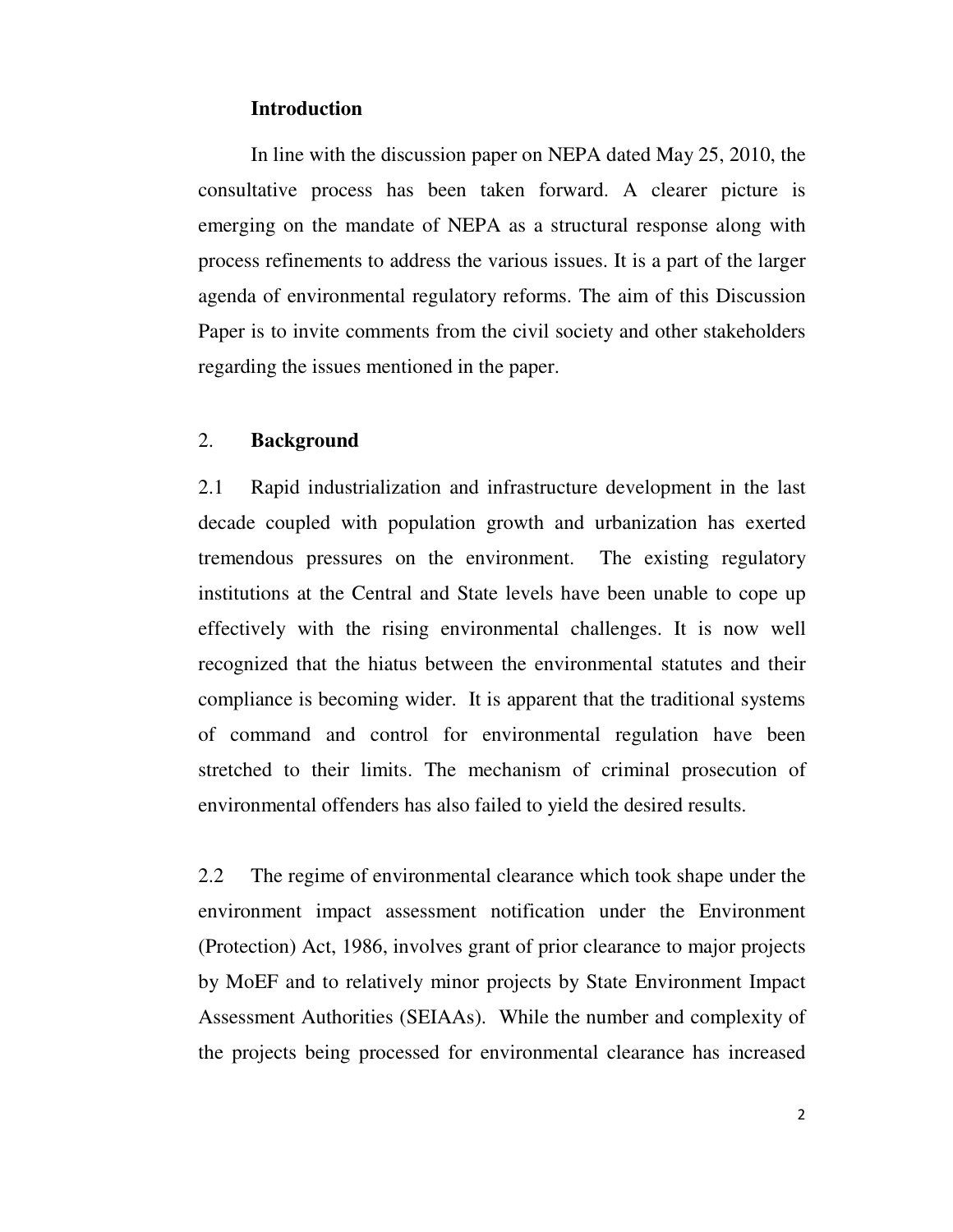manifold, the capacity and resources available with MoEF and its agencies to manage them have remained limited.

2.3 The Prime Minister in his address during the 'National Conference of Ministers of Environment and Forests' held on August 18, 2009 had suggested that the Government should consider the setting up of a National Environment Protection Authority. The Minister for Environment and Forests has also recently articulated the three key elements of the design of the environmental clearance conditions: *"First, the conditions must be objective and measureable, so that it is clear what is to be done and whether it has been complied with. Second, the conditions must be consistent and fair, so that similar projects are given similar conditions to adhere to. Finally, the conditions must not impose inordinate financial or time costs on the proponents (which would render them impractical)."*

2.4 The recent report of the High Powered Committee on Statutory Clearances constituted by the MoEF and chaired by the Secretary, Planning Commission as well as the inputs given by IIT, Delhi in the course of their on-going study on NEPA, both reflect the need for building elements of transparency, accountability and predictability in the clearance process. The executive summary of the draft report of IIT, Delhi is annexed with this paper.

2.5 To address these issues and as a part of a larger regulatory reforms exercise, it is proposed to establish a National Environment Assessment and Monitoring Authority (NEAMA). The proposed Authority is intended to be an autonomous, professional, multi-disciplinary, appraisal and monitoring agency, with scientific and analytical rigour, for EIA and

3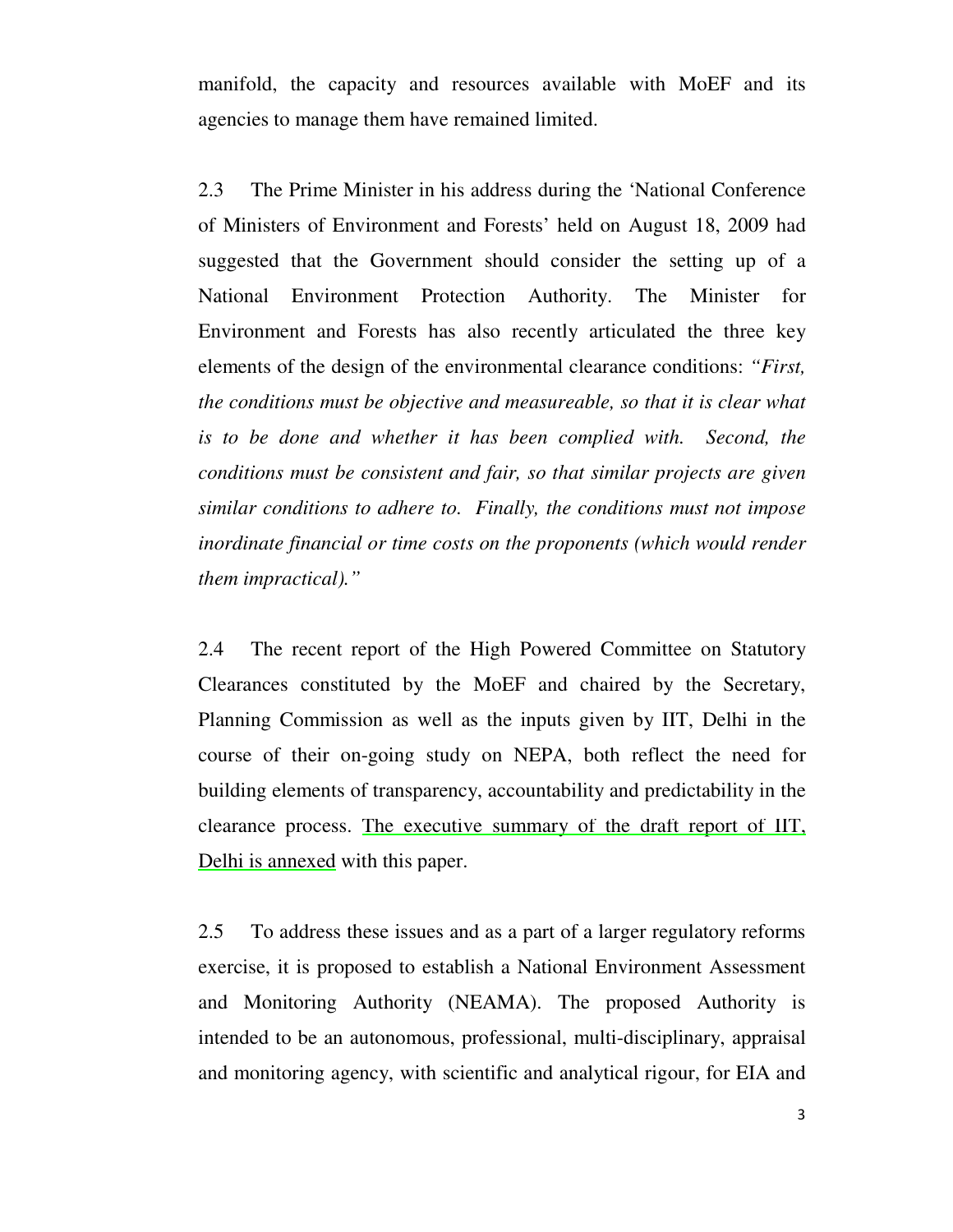CRZ management. The reason for a change in nomenclature from the earlier proposed NEPA is that globally EPAs are positioned to deal with development of discharge standards and their compliance and enforcement. In the Indian context, this position is occupied by the CPCB and the SPCBs, which are proposed to be strengthened in parallel. NEAMA is expected to have substantial complementarity with the CPCB-SPCB regime.

2.6 An amendment to the Environment (Protection) Act of 1986 is proposed to establish the NEAMA and also to take care of certain other pressing needs in environmental management, in line with global best practices. The penalties provided under the Act for contravention of its provisions are proposed to be hiked upwards. In addition, a civil administrative adjudication system is envisaged to ensure fast-tracking of the imposition of penalties on environmental offenders. The section of the Act related to issue of directions needs to have an express provision for furnishing of suitable bank guarantees for specific performance and for restoration of the damaged environment.

2.7 Industrial self-monitoring, reporting and verification process needs to be refined and appropriate provisions are needed in the body of the E(P) Act itself. Disclosure statements need to be put in the public domain to ensure oversight by the civil society and its appropriate linkage with the regulatory regime. It is also imperative that an enabling provision be made in the Act for regulatory authorities to levy and collect fees for specific services. This would go a long way in making these bodies financially autonomous and thus, more effective.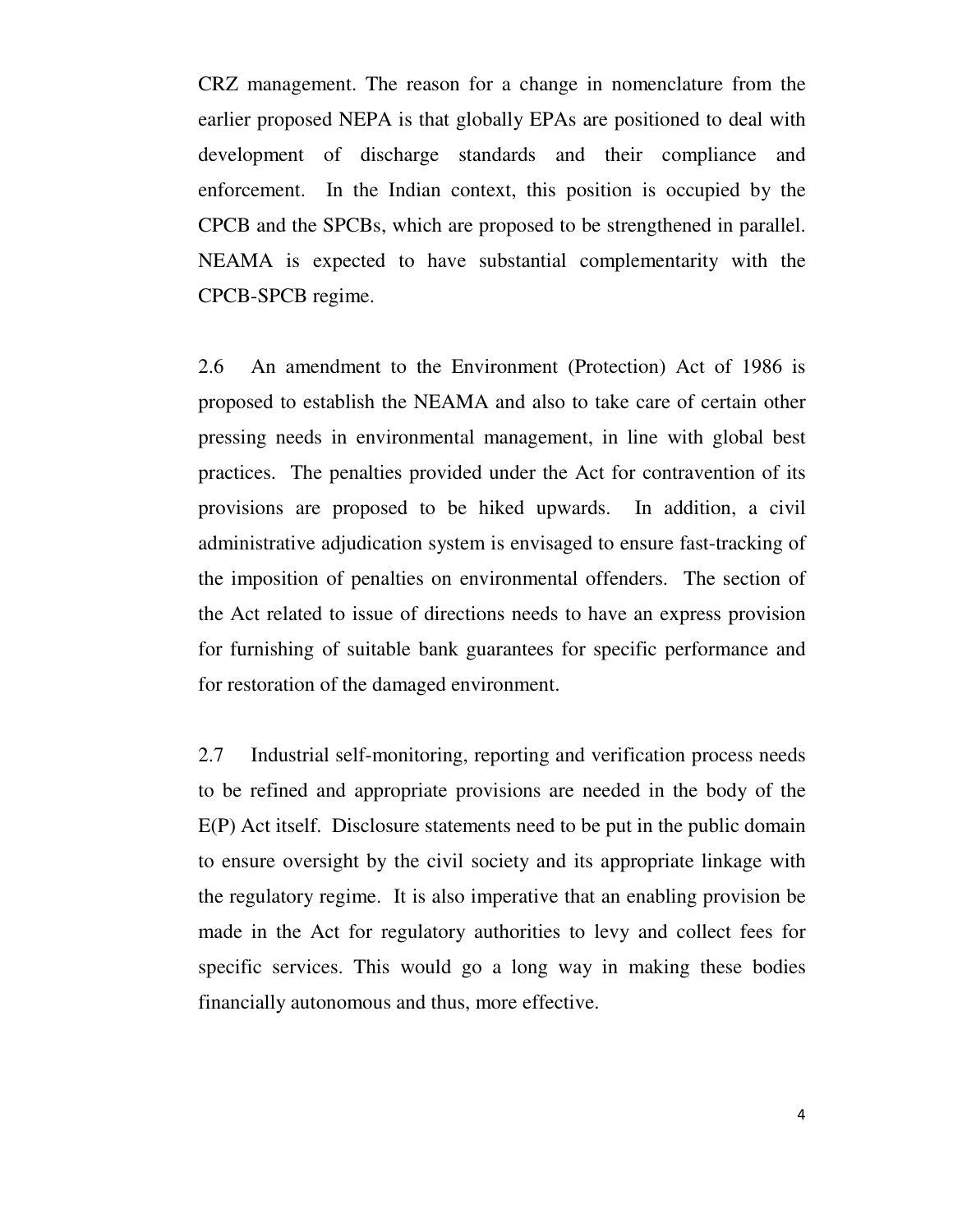### 3. **The EIA Notification, 2006**

3.1 The re-engineered Notification of 2006 involves four stages in impact assessment, viz., screening, scoping (ToR), public hearing and environmental appraisal. Projects have been categorized into Category 'A' and 'B' depending upon their pollution potential. The Category 'A' projects are examined by the Expert Appraisal Committees (EACs) constituted by MoEF twice, at scoping and appraisal stages. Based upon the recommendations of the EAC, MoEF is supposed to either grant the environmental clearance to a project subject to certain conditions or reject it. Specific timelines have been notified for various stages of the process.

3.2 The six Appendices to the said Notification incorporate details like the application format, mechanism of public hearing, the skill set required for the members of EAC, etc. The Notification is a marked improvement over the earlier EIA Notification of 1994 and promotes transparency and inter-sectorality.

3.3 However, there are resource and capacity constraints in the Ministry and both structural reforms and process refinements are required for effective implementation.

#### 4. **The Need for NEAMA**

4.1 Due to rapid economic growth in the country, there has been a quantum jump in the number of projects requiring environmental clearance including CRZ clearance. The emergence of sunrise sectors and adoption of newer industrial technologies calls for a higher level of application of technical knowledge. However, commensurate increase in

5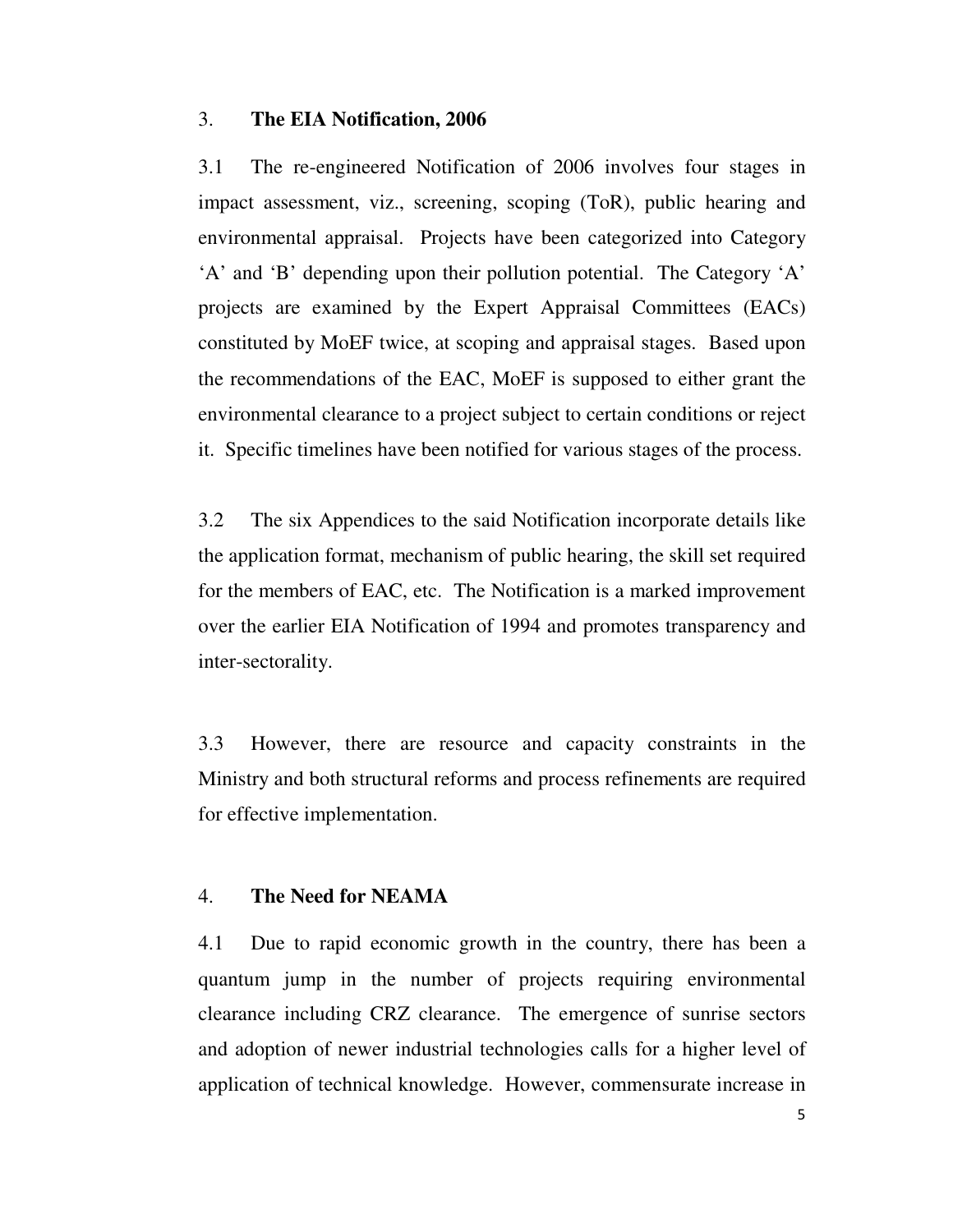resources for project appraisal and the necessary institution building for the same has not taken place.

4.2 NEAMA is a structural response for filling up the gaps in four critical areas. They are:

4.2.1 Present Appraisal process is not a continuous process. The present EAC approach with multiple part-time experts has limitations also in terms of efficiency, institutional memory, consistency and accountability.

4.2.2 There is a need of refinement in terms of development of standardized databases which shall be used exclusively for the purpose of clearance. These databases have to be maintained and authenticated by designated public sector agencies. A scientific application of this data along with environmental costs evaluation practically feasible only in a multidisciplinary institution like NEAMA.

4.2.3 Moreover, the dual role of the Government in both appraisal as well as approval results in a perception of conflict of interest, which is avoidable.

4.2.4 The Regional Offices of MoEF are presently engaged in the monitoring of environmental clearances. These Regional Offices have capacity constraints in terms of manpower and infrastructure. Moreover, such a regulatory function which involves site inspections, issue of directions and also legal processes related to prosecution, cannot be discharged at the level of Government and there is a need to have a professional body to take care of such functional demands.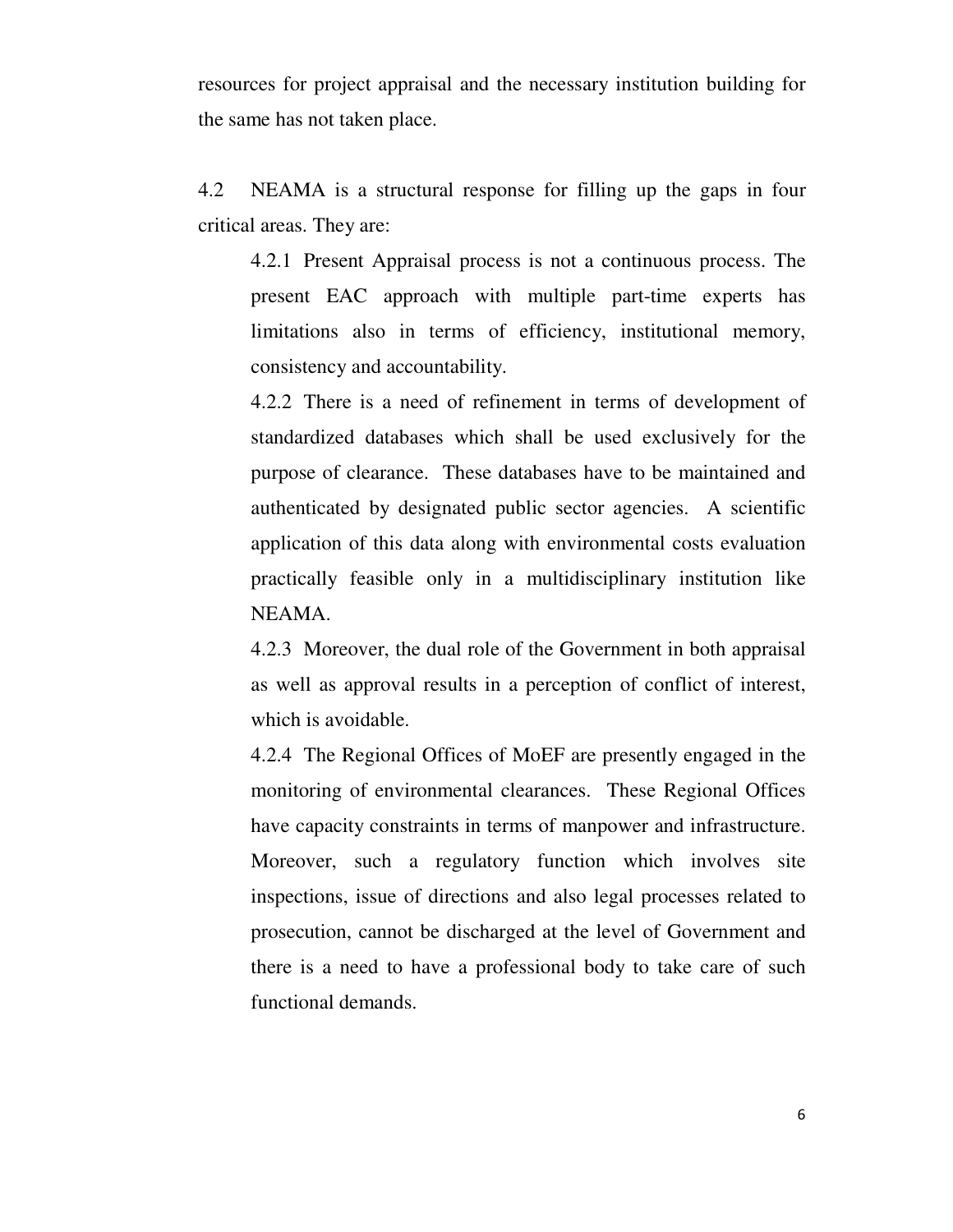4.3 At present, there is a vacuum in terms of a national level NEIAA, a role which is presently being played by the MoEF. A full-fledged body with dedicated full-time expertise is needed, apart from discharging appraisal functions, to coordinate the functioning and provide technical support to the SEIAAs and the State Coastal Zone Management Authorities (SCZMAs) and also provide inputs for policy to the Central Government.

4.4 The present NCZMA is another case in point. It has been vested with a plethora of responsibilities related to coastal zone planning and management. However, it is practically embedded in the MoEF and is largely comprised of officials of GoI and other public sector organizations in their ex-officio capacities. It does not have dedicated staff and has hardly any field presence.

### 5. **The NEAMA**

5.1 The proposed NEAMA shall be a professional autonomous body with domain experts, technological finesse and field outreach, which will discharge the following functions related to EIA and CZM under the Environment (Protection) Act, 1986:

- (a) Appraising projects or activities for environmental clearance or otherwise;
- (b) Monitoring compliance to the conditions imposed in the environmental clearances and initiating enforcement action;
- (c) Advising the Central Government in development of policies and guidelines on pro-active environmental management including environmental clearances;
- (d) Supervising and coordinating the functioning of the SEIAAs and SCZMAs and providing technical assistance and guidance;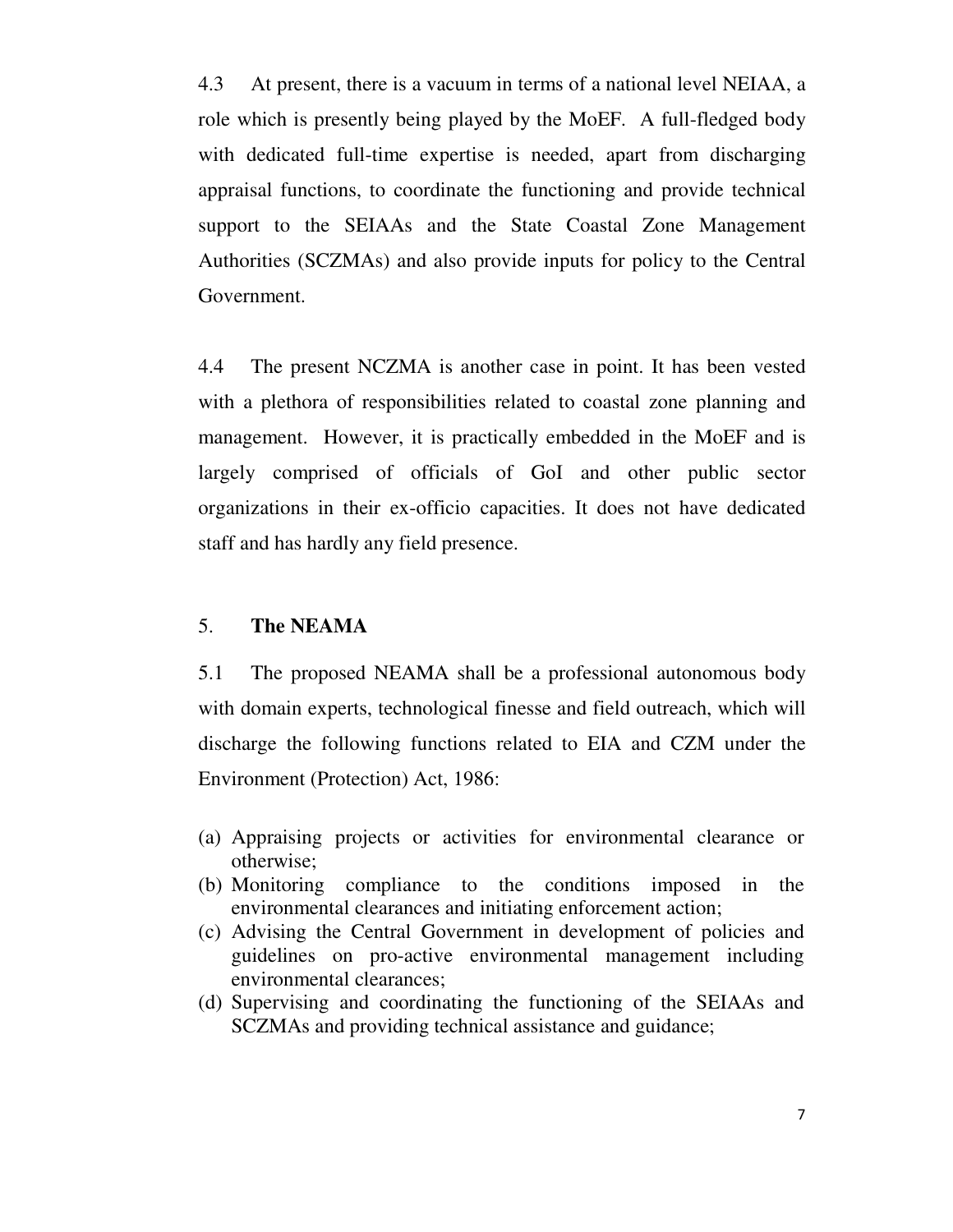- (e) Appraising area specific coastal management plans and integrated coastal zone management plans received from State Coastal Authorities;
- (f) Examining the proposals for changes and modifications in classification of Coastal Regulation Zone areas in the coastal zone management plans submitted by the State Coastal Authorities and making specific recommendations to the Central Government therefore;
- (g) Carrying out and sponsoring investigations and research relating to carrying capacity, coastal zone planning and management and other preventive aspects of environmental management;
- (h) Facilitating national databases of environmental information and dissemination thereof including environmental clearances and their monitoring;
- (i) Performing such other functions as may be prescribed.

5.2 In order to execute these functions, NEAMA shall be equipped with multi-disciplinary manpower with functional competencies in areas like environmental science, environmental engineering, marine science, related disciplines like geology, hydrology and forestry, environmental economics, IT and GIS, law HRD and financial management. The authority would also recommend the consultants from a standard list of empanelled consultants to the Project Proponent for preparation of environment impact assessment report.

5.3 There shall be a Chairperson assisted by full-time Members who shall have domain specialization  $\&$  professional competencies in their respective disciplines. They will have a fixed tenure. Express provisions shall be made to avoid any conflict of interest. The Thematic Appraisal Committees (TACs) shall be embedded in the architecture of NEAMA. These committees will be headed by a full-time Member/Chairperson, and additional domain specialists, if required, may be co-opted from empanelled institutions on a part-time basis. However, a significant part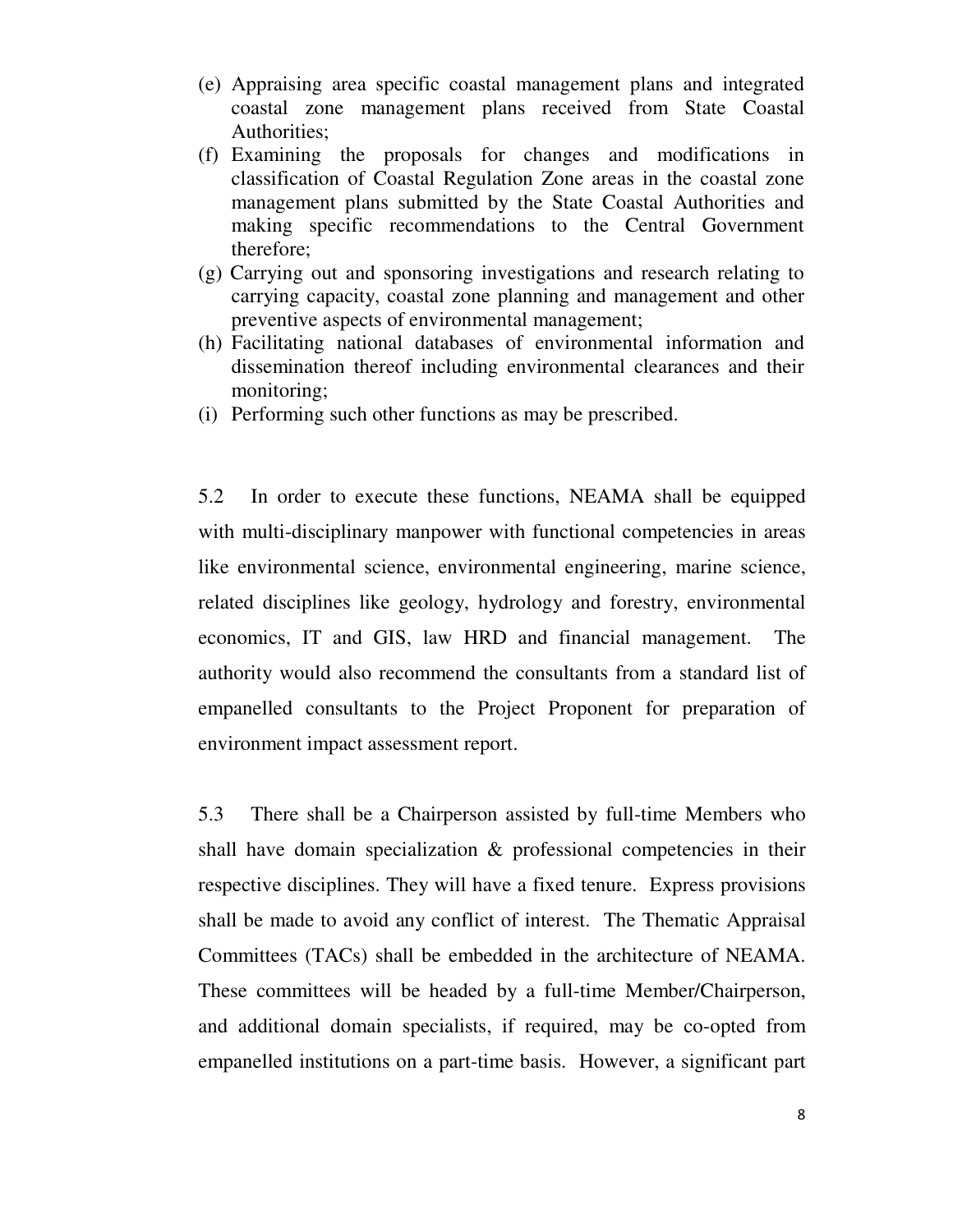of the composition of these committees shall be drawn from in-house experts from within NEAMA.

5.4 The TACs of the authority would appraise the projects and recommend to MoEF for grant or rejection of Environmental Clearance. It is proposed that the appraisal of strategic projects shall continue to be done at the level of MoEF. MoEF would be the final authority that would approve/reject the clearance. In case of rejection, MoEF would pass a detailed speaking order for the rejection of clearance.

5.5 It is proposed that NEAMA shall be operating through its Head Office as well as a network of zonal offices in order to have an effective penetration countrywide.

5.6 NEAMA will also be supported by grant-in-aid from the Central Government. There is a proposal to amend the E(P) Act, 1986 to enable such institutions to charge fees. Once this stream of revenue is opened, the authority may charge processing fees which would enable it achieve financial autonomy.

### 6. **Benefits of NEAMA**

### 6.1 Ensuring Institutional Memory and Avoidance of Conflict of Interest

 As a recognised international best practice, project appraisal is done by specialized bodies and the Government does not step into this domain. The configuration and positioning of NEAMA takes care of the efficiency, accountability and institutional memory issues on one hand and the conflict of interest issues on the other.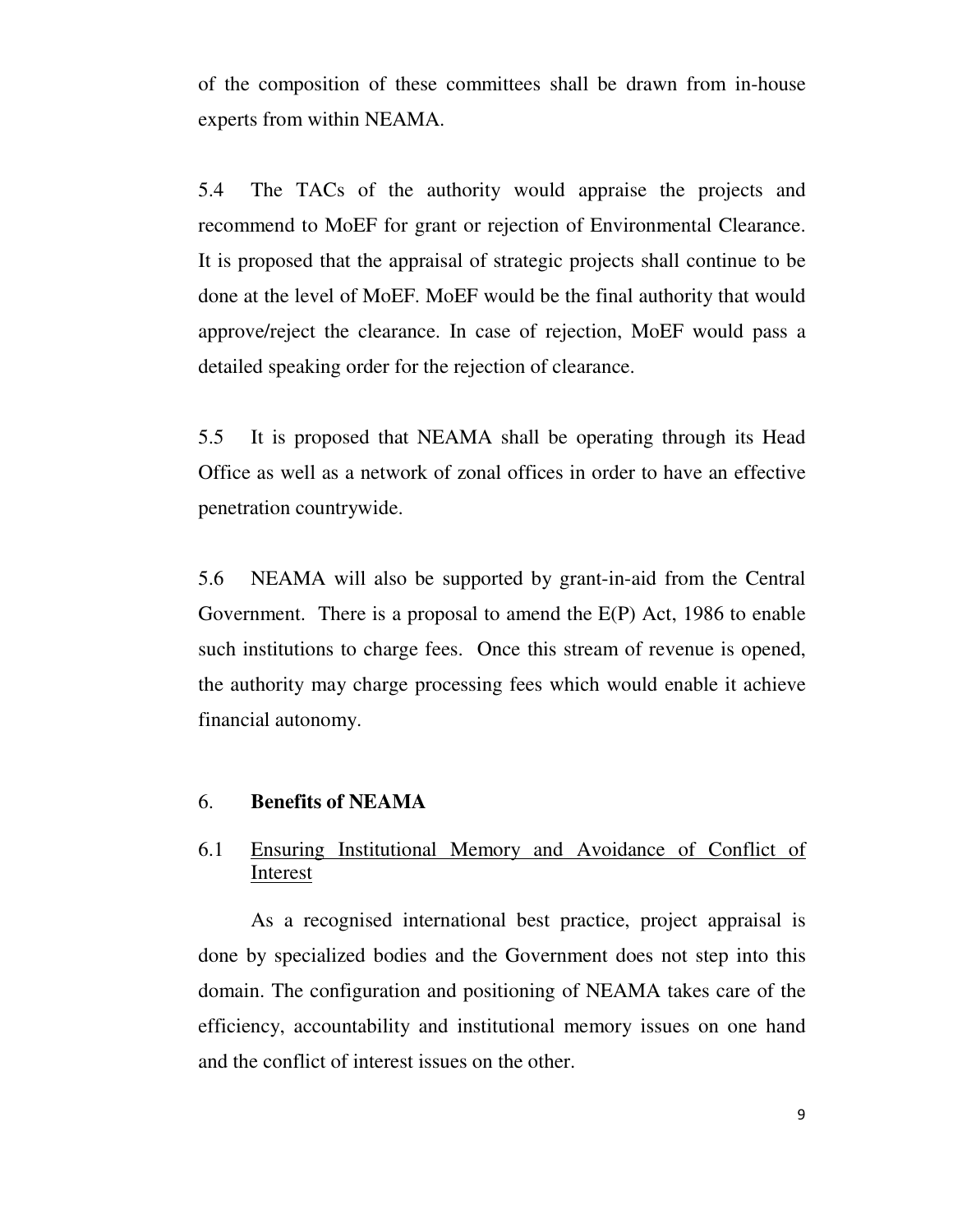# 6.2 Standardization of Databases and Integration with Decision-Making : Objectivity and Consistency

 As on date, the data provided by the project proponents is not consistent and there is no authenticated source for furnishing information related to air quality, water quality, forest status or coastal zone conditions. It is proposed that CPCB may be the repository of geo-spatial real-time and time series data on air and water quality, FSI on the forest survey data and the National Centre for Sustainable Coastal Management (NCSCM) for the coastal eco-systems, land-use and shoreline related data. These three agencies shall also be authenticating authorities for the same. All these databases may be used in an integrated fashion by the NEAMA for the purpose of clearance along with assessment of environmental cost. This shall ensure objectivity and consistency in appraisal.

# 6.3 Improving Compliance and Enforcement of Clearance Conditions: Sustainable Development

 A professional body like NEAMA shall be better placed in conducting rigorous spot inspections in addition to utilizing supplementary regulatory instruments like third party assessments and industrial self-monitoring reports for the purpose of analysis and responsive corrective action. Such a body will also be better placed to effectively implement performance related risk and cost measures for environmental mitigation through issue of directions along with furnishing of bank guarantees in order to ensure mid-course corrections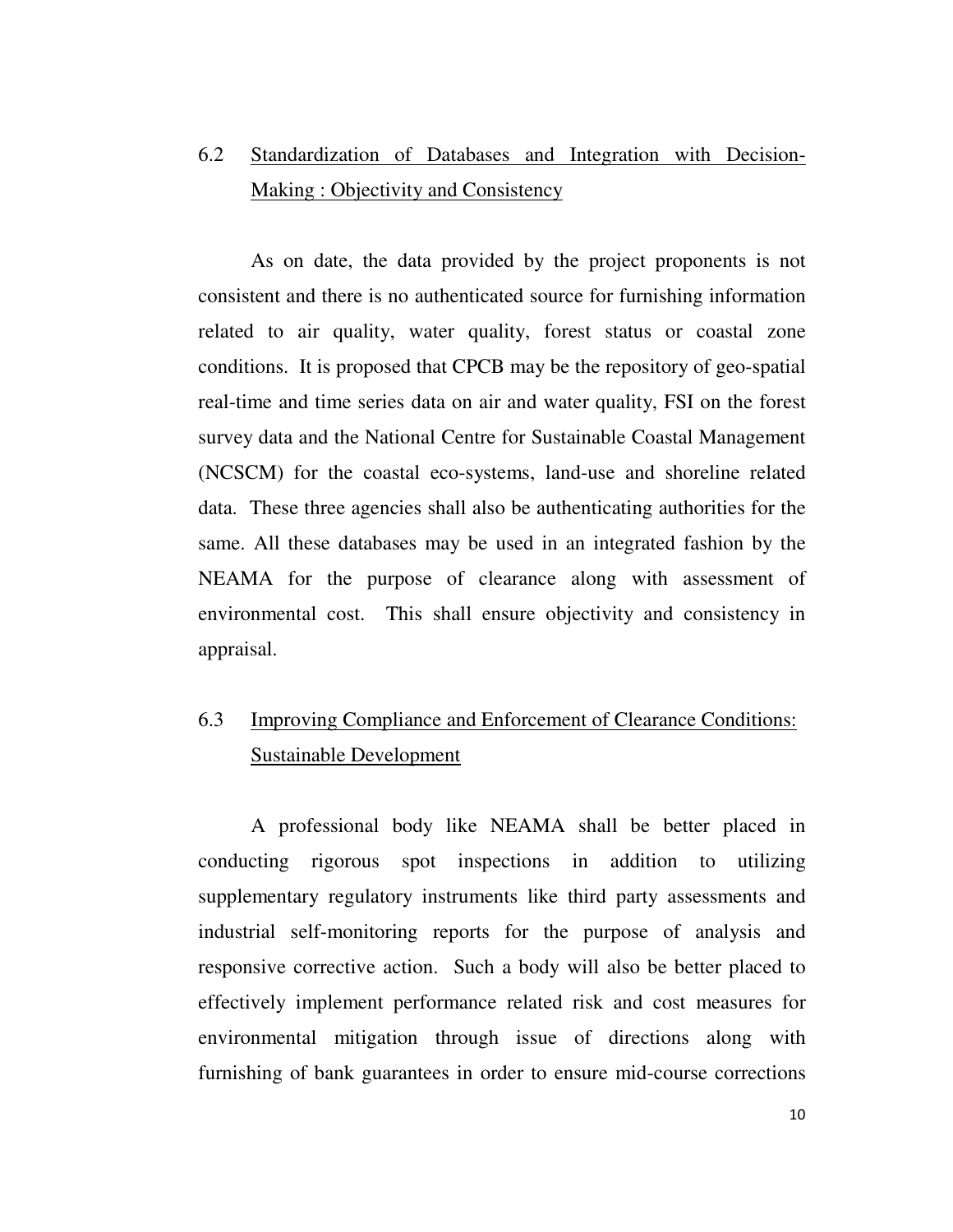related to compliance with environmental clearance conditions. Moreover, the robust Legal Division of NEAMA will go a long way in appropriately defending the decisions in courts of law thereby reducing the legal complications.

### 6.4 System of Checks and Balances : Accountability

 Disaggregating the task of impact assessment by involving NEAMA in the appraisal of projects and the MoEF in their final approval is expected to build a system of checks and balances in the grant of environmental clearances leading to greater accountability and enhanced quality in decision-making. Repositories of authenticated databases in independent institutions will further bolster this process.

### 6.5 Strengthening Coastal Zone Management

 The proposed NEAMA is expected to subsume the present NCZMA and provide a robust framework for review of coastal management plans and enforcement of Coastal Zone Regulations. Towards this end, NEAMA shall be coordinating with the SCZMAs and the NCSCM.

#### 7. **Epilogue**

 Structural response with process refinements in the current environmental clearance system is needed along with innovative regulatory mechanisms to further streamline environmental governance and promote sustainable development in the country.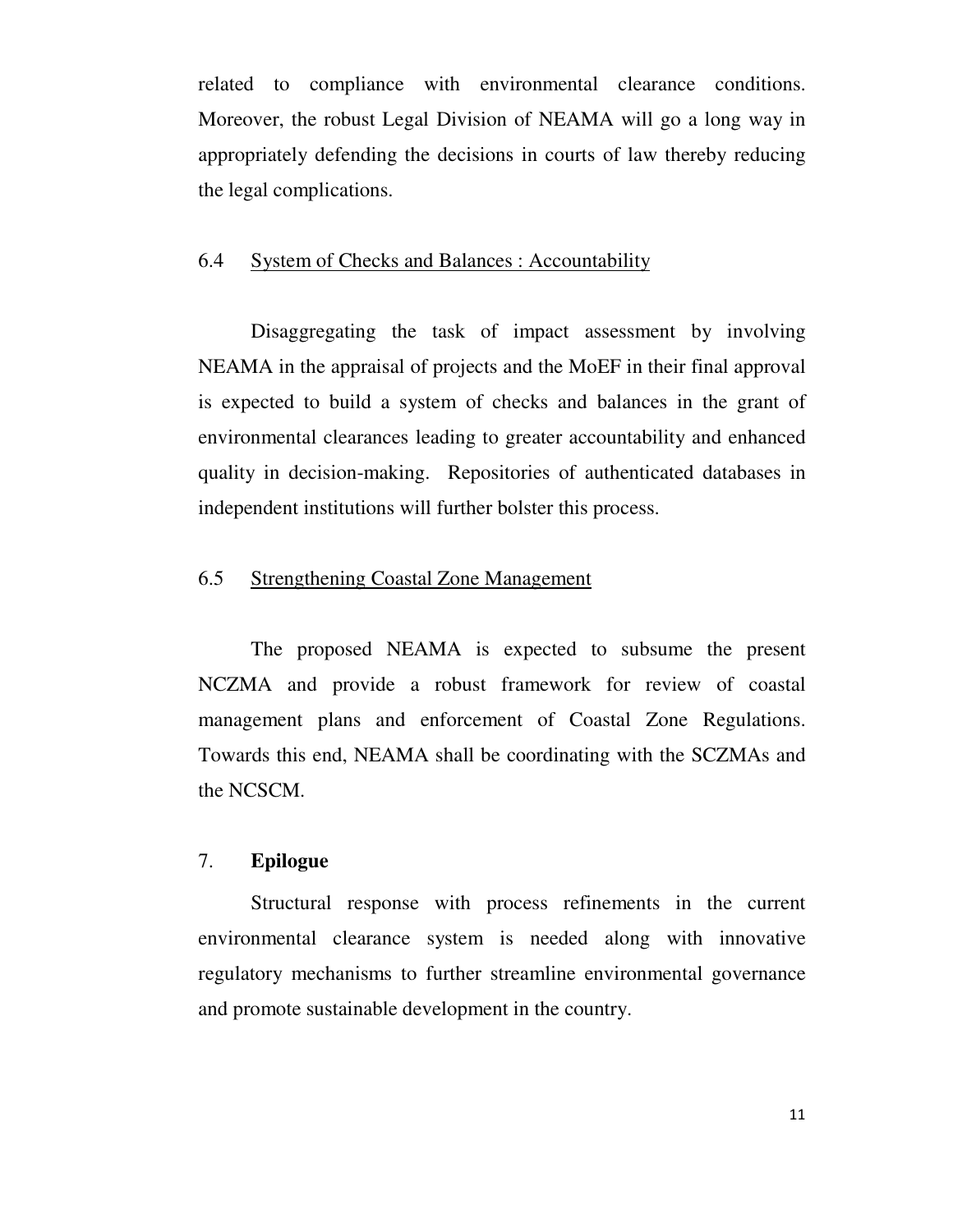We are putting this document in the public domain for comments and inputs over the next three weeks so that we can further refine this concept.

We look forward to your comments.

**(Annexure : One)** 

\*\*\*\*\*\*\*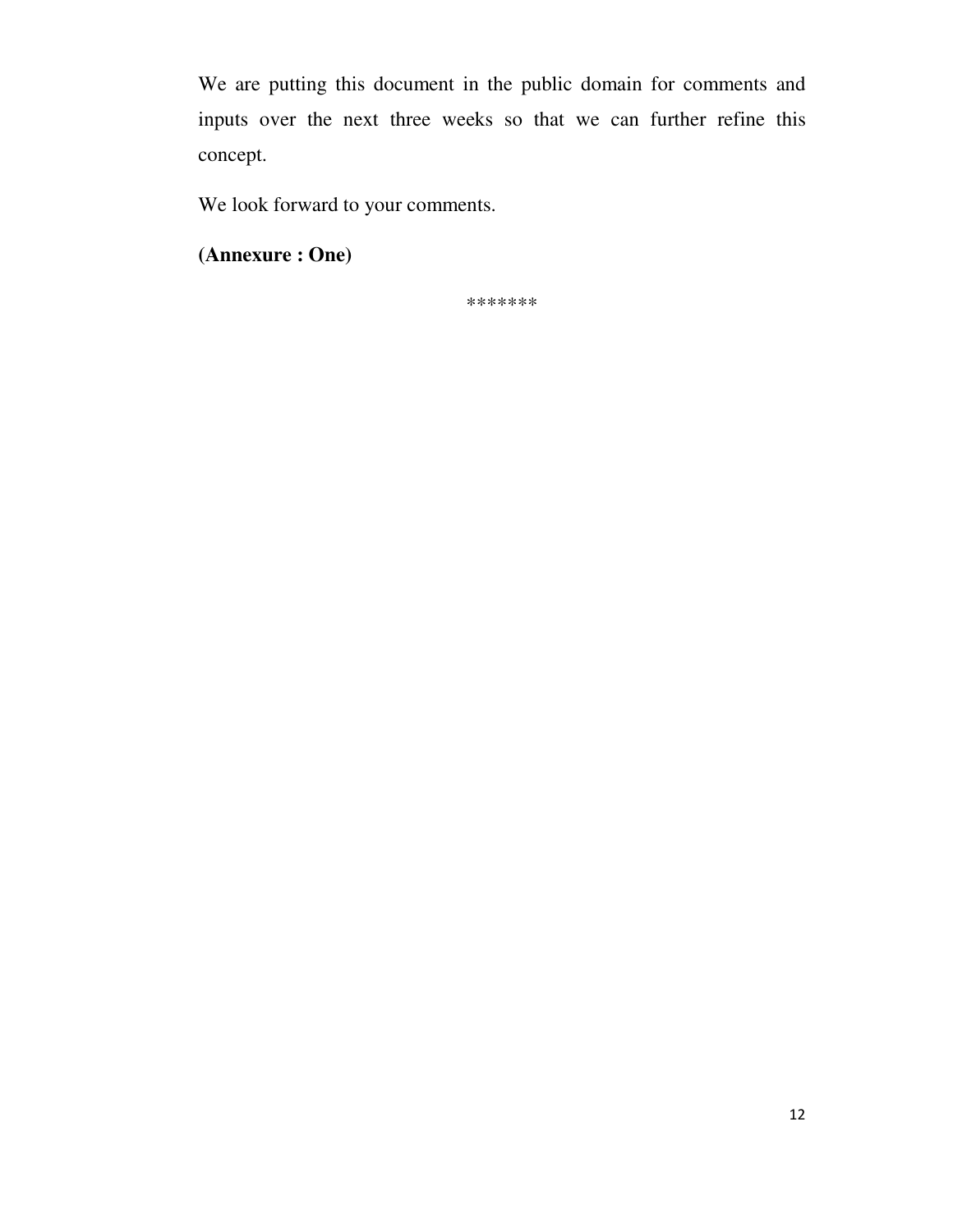# **EXECUTIVE SUMMARY**

of the Report

# Scope, Structure and Processes of National Environment Assessment and Monitoring Authority (NEAMA) (NEAMA)

For Ministry of Environment & Forests, GoI

by

Prof. Kanika T. Bhal

& Prof. Ravi Shankar



Department of Management Studies

Indian Institute of Technology, Delhi.

**EXECUTIVE SUMMARY**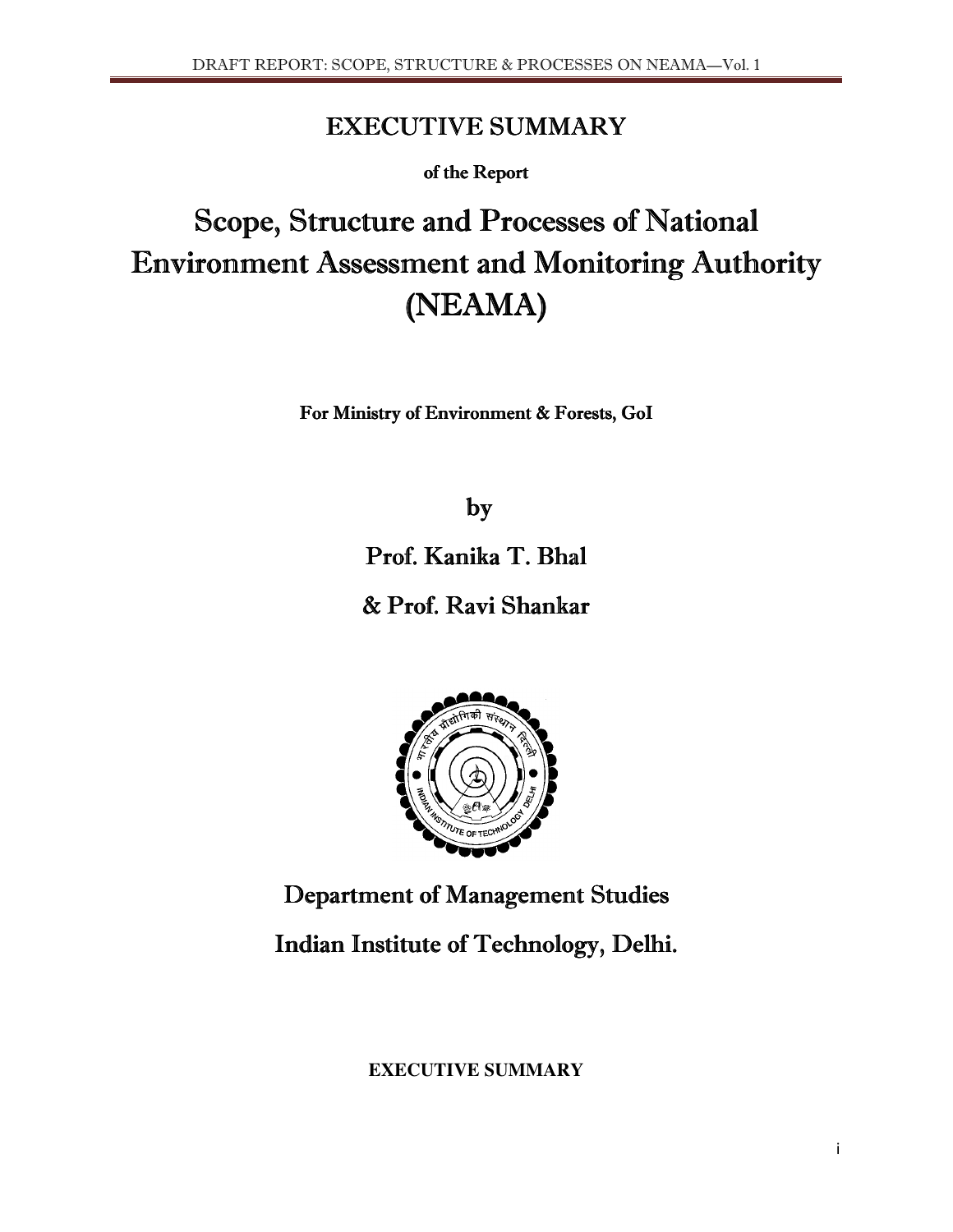The project titled 'Scope, Structure and Processes of National Environment Assessment and Monitoring Authority (NEAMA)<sup>1</sup> given by MoEF to IIT Delhi consortium had the broad mandate for developing the objectives, structure and core processes of the proposed NEAMA.

The findings and recommendations of the project are based on a) an analysis of various research and committee reports, b) a critical review of the implementation of EIA notification 2006, CRZ notification 1991 and proposed CZM Notification 2010, c) a review of the international practices d) field visits to CPCB, SPCB (Maharashtra, Gujarat & Punjab), regional office of MoEF, Maharashtra Coastal Zone Management Authority , Punjab PCC, IA and CRZ divisions of MoEF; and e) stakeholder consultations with the industry, civil society and government representatives.

Major findings and recommendations in this summary are classified under three sections. Section I brings out the need, scope and fundamental principles for the design of NEAMA . Sections II and III present structure and process related recommendations respectively.

### **MAJOR FINDINGS & RECOMMENDATIONS**

### **Section I: Need, Scope & Fundamental Principles for NEAMA**

- 1. Though there are institutions like CPCB and SPCB for handling issues of pollution control and post commissioning monitoring of projects at the Centre and State levels respectively, the core processes of granting EIA and CRZ clearances, preparation of CZM plans and post clearance monitoring (till commissioning stage) have no well defined institutional framework and are housed in the Ministry of Environment & Forests, GoI. The need for a body like NEAMA arises from the rapid industrial and infrastructural development in the last decade, which has exerted tremendous pressure on environment. The number and complexity of the projects being processed for environmental clearance has increased multifold whereas the capacity and resources available with MoEF and its agencies have remained limited.
- 2. Clearance conditions have three key elements. They are objective and measurable, consistent and fair, and economically and technologically viable.

l

 $1$  Earlier proposed to be NEPA, but with a modified scope of the organization, it is now named National Environment Assessment and Monitoring Authority' to reflect the scope of its operation.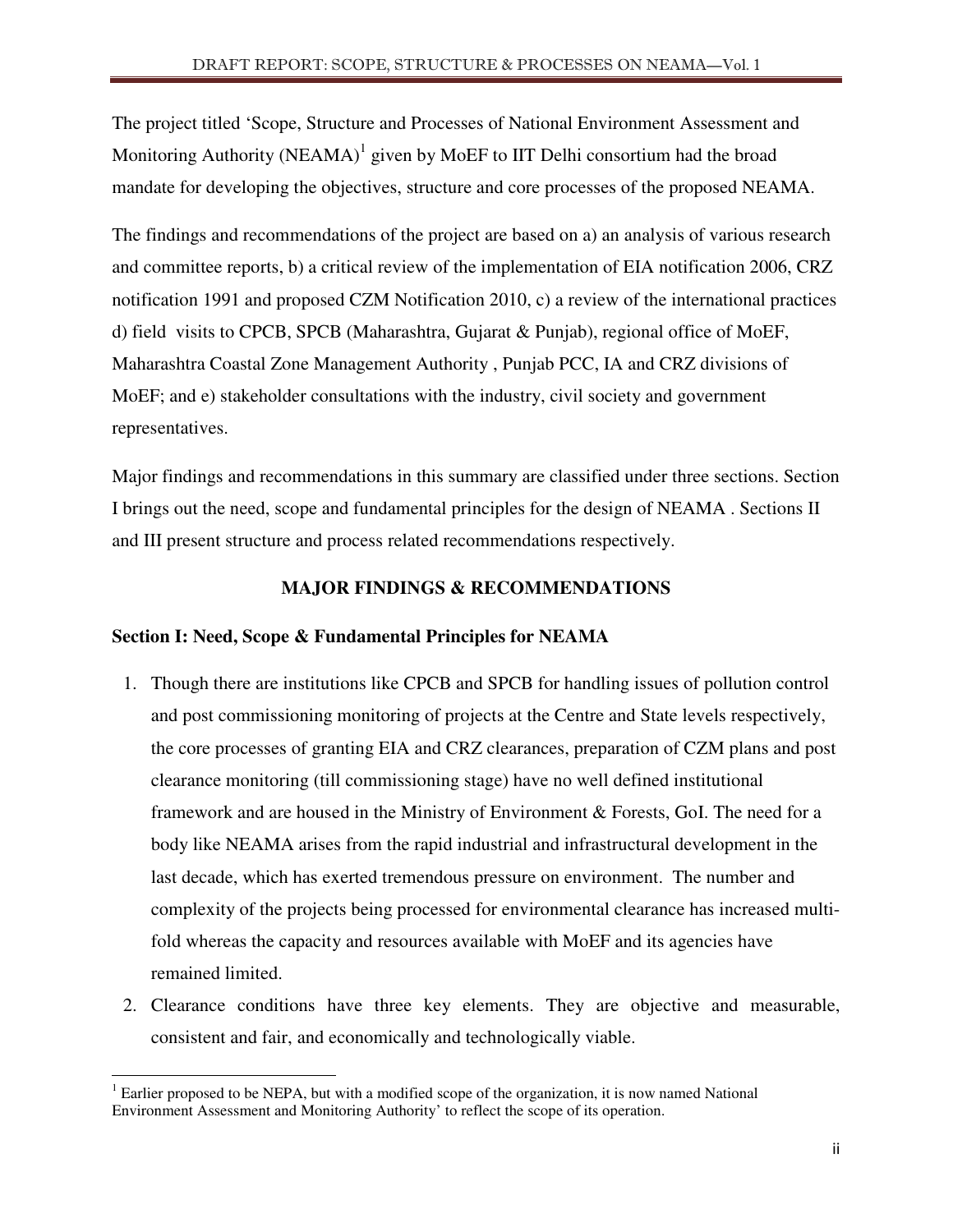- 3. Our review of the international practices reveals most countries have independent, specialized institutions for conducting EIA, Coastal Zone Management and Post Clearance Monitoring.
- 4. We analysed the implementation of EIA 2006 notification and the proposed CZM notification 2010 in terms of policy, structure and process level issues. **Almost all the problems in implementing these notifications relate to structure and processes.** Key issues are mentioned below
	- a. The presence of MoEF in both the appraisal and approval processes leads to a **perception of conflict of interest**. The Member Secretary (who, according to the 2006 notification, was supposed to be the Secretary) is involved in the processing, appraisal and approval of the EIA applications.
	- b. Lack of permanence in the Expert Appraisal Committees leads **to lack of continuity and institutional memory** leading to poor knowledge management.
	- c. Current EIA and CRZ clearances rely predominantly on the data provided by the project proponent and the **absence of authenticated and reliable data** and *lack of mechanisms to validate the data provided by the project proponent* might lead to **subjectivity, inconsistency and inferior quality of EIA reports**.
	- d. Though the EIA notification requires several documents like ToRs (for every project), minutes of public hearing meetings (for each project), EIA report (with clearance conditions) and self-monitoring reports to be put in public domain (predominantly on the website), this has not been done for lack of institutional mechanisms. This leads to a perception of **lack of transparency** in the processes.
	- e. Several studies have pointed toward the poor monitoring of the clearance conditions. Huge gaps in monitoring and enforcement of clearance conditions actually defeats the very purpose of grant of conditional environmental clearance.
- 5. Based on the observations made above (para 2), international benchmarks and a review of several committee reports, the following three principles are used as loadstars for the design of NEAMA.
	- a) Independence of appraisal and approval process (to address conflict of interest issues).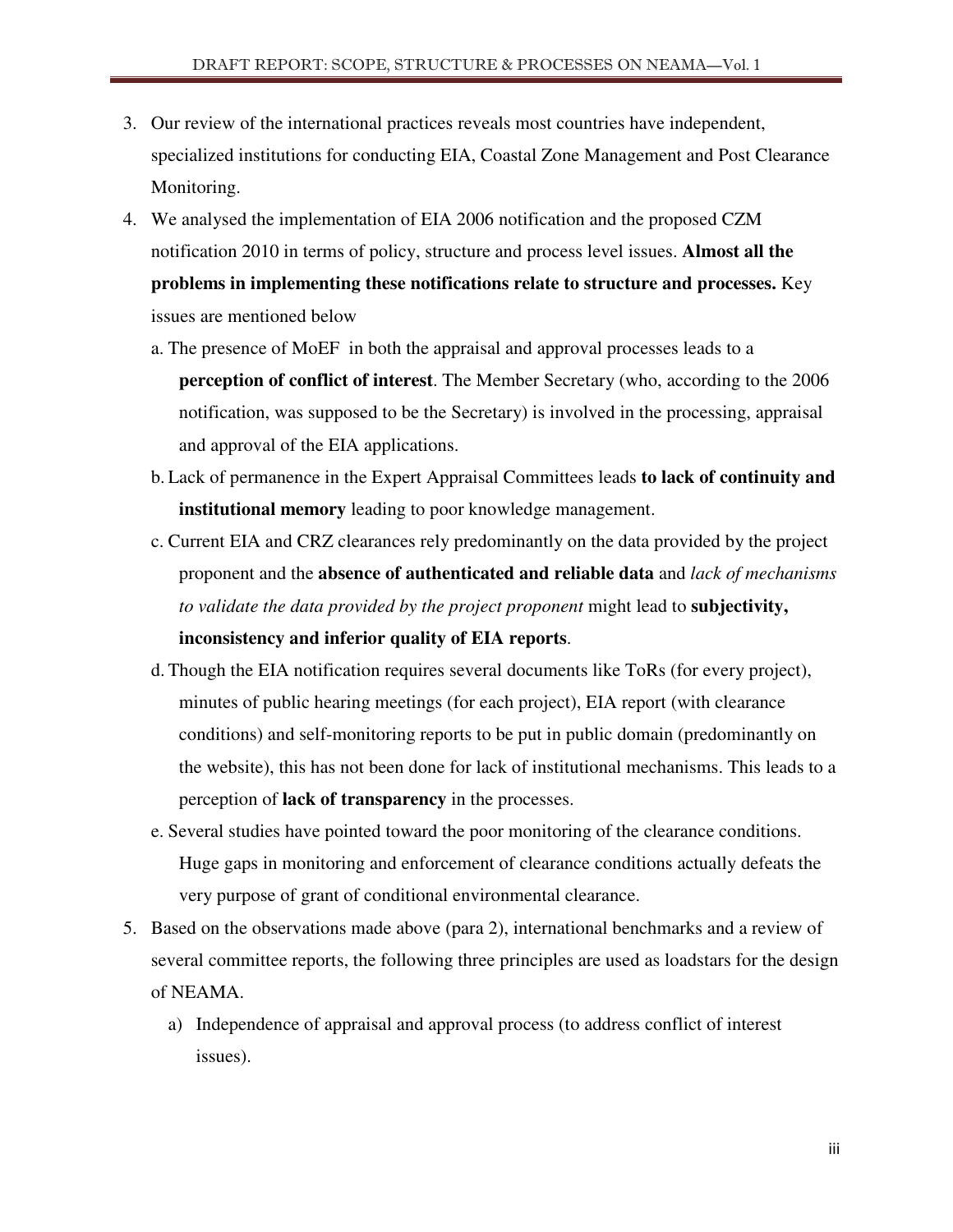- b) Objectivity/predictability in the appraisal process through use of authenticated, reliable and valid scientific (real-time/time series) data procured through independent agencies, institutional memory and permanence in the Appraisal committees. NEAMA to be scientific, economic and analytical tools driven.
- c) Transparency in the process and outcomes of appraisal and monitoring by putting them in the public domain predominantly through the website.
- d) The body should have a statutory foundation to ensure autonomy.

### **Section II: Structure Related Recommendations**

- 6. The three broad objectives of NEAMA would include a) Processing EIA, b) Processing CRZ clearances and preparing coastal zone management plans and c) Monitoring of compliance conditions in pre-commissioning stage and coordinate during the postcommissioning phase upto the validity period of the clearance.
- 7. Given the mandate of NEAMA, National Coastal Zone Management Authority (NCZMA) would be subsumed in NEAMA.
- 8. Authenticated data on air and water quality to reside with CPCB, on forest with the FSI and on coastal regime with the NCSCM.
- 9. Additionally, in view of the ambiguity in the functioning and control of State Environment Assessment Authorities (SEIAAs) and State/ Union Territories Coastal Zone Management Authorities, an additional objective of NEAMA would also be the coordination and guidance of these two bodies.
- 10. NEAMA would derive powers from the EP Act, 1986 (Powers of entry & inspection, Power to direct utilities to maintain registers and furnish reports, Authority to prosecute for offences, Power to take samples, Power to give directions and Power to appoint its own officers).
- 11. However certain amendments are recommended in EP Act, 1986 which include a) Power to Charge a fee from the Project Proponent; b) Power to take bank guarantees as a performance enforcement measure, and c) Power to determine and levy financial fines for non-compliance, non-filing of self-monitoring reports, false data, misrepresentation and any other violation of the EIA notification 2006 and proposed CZM notification 2010.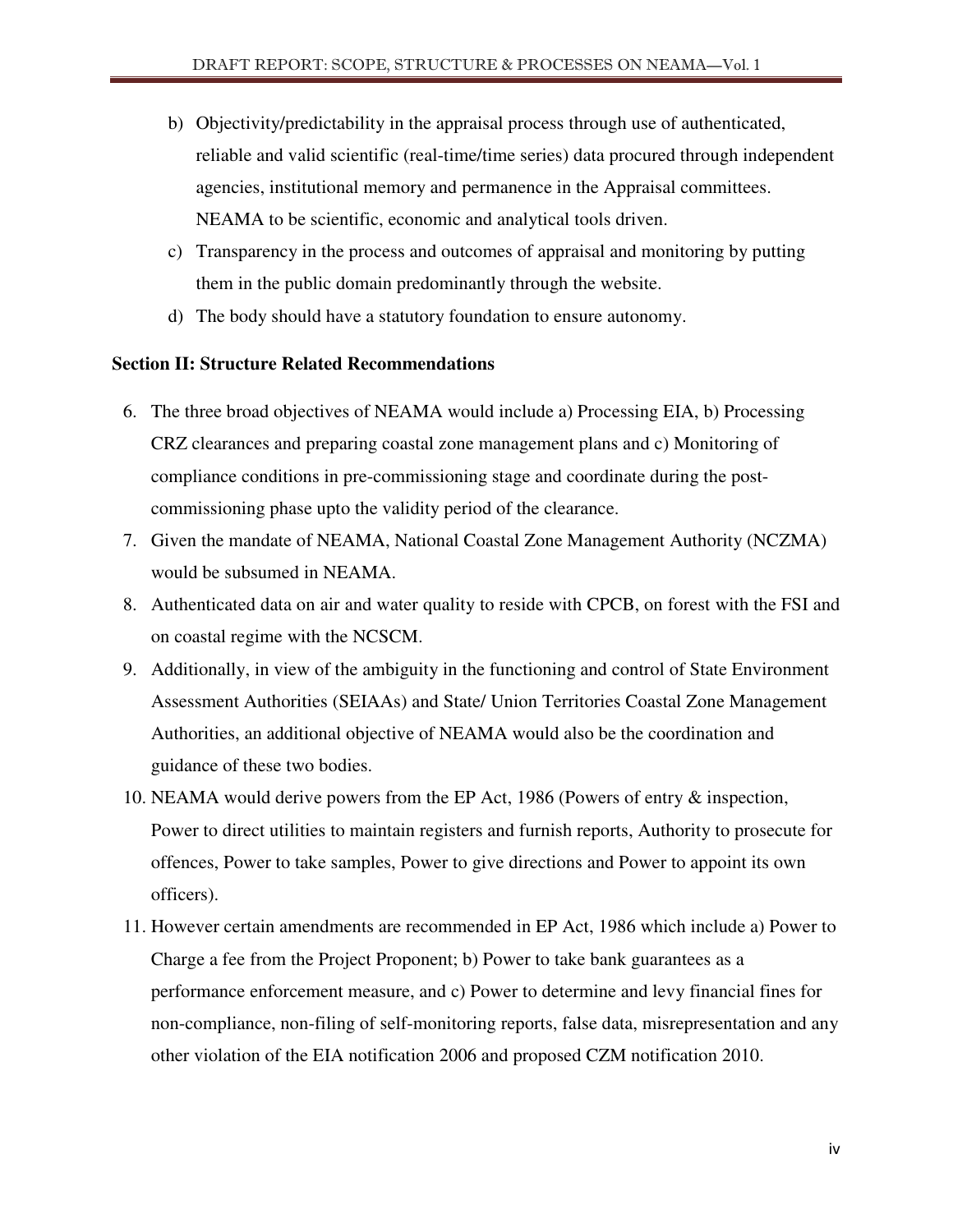- 12. Charging of a suitable fee from the project proponent would provide financial autonomy to NEAMA.
- 13. The Chairman and Full Time Board Members are to be from technical/scientific or environmental economics or environmental management backgrounds and to be appointed by the Central Government.
- 14. Part-time members are to be drawn from various stakeholder groups. A representative from the civil society/NGO is to be present on the Board as a part time member.
- 15. A code on conflict of interest is proposed to further bring in accountability of the apex level Board members. Broad guidelines for developing a code on conflict of interest are proposed, which includes general principles, nature and process of disclosures, acceptance of gifts and procedure for public to raise conflict of interests. These codes would apply to all and particularly to the Board, Full and Part-time members and the TACs (including the invited experts).
- 16. Expert Appraisal Committees are renamed as Thematic Appraisal Committees (TAC) and are to consist of 8 full-time members drawn from different divisions of NEAMA (like Survey & Research, Economic Costs, database management, EIA and CRZ Divisions), to respond to the need of continuity and institutional memory. Drawing experts from different divisions would also address the need for including diverse skill sets in TACs. External experts from empanelled Institutes/agencies may be invited on TACs on a case to case basis. TACs to be chaired by the Chairperson or full-time Members of the NEAMA.
- 17. NEAMA includes Survey & Research, Economic costs, Database Management divisions (for scientific data, analysis, interpretation and use), for scientific and analytical rigour which will lead to objectivity and predictability.
- 18. It also has a dedicated IT division to make all the reports available on the website to increase the transparency. Monitoring, compliance and enforcement to be done through the six zonal offices of NEAMA.
- 19. Monitoring and enforcement of the CRZ regulations to be addressed by NEAMA in conjunction with the State/UT Coastal Zone Management Authorities.

#### **Section III: Process Related Recommendations**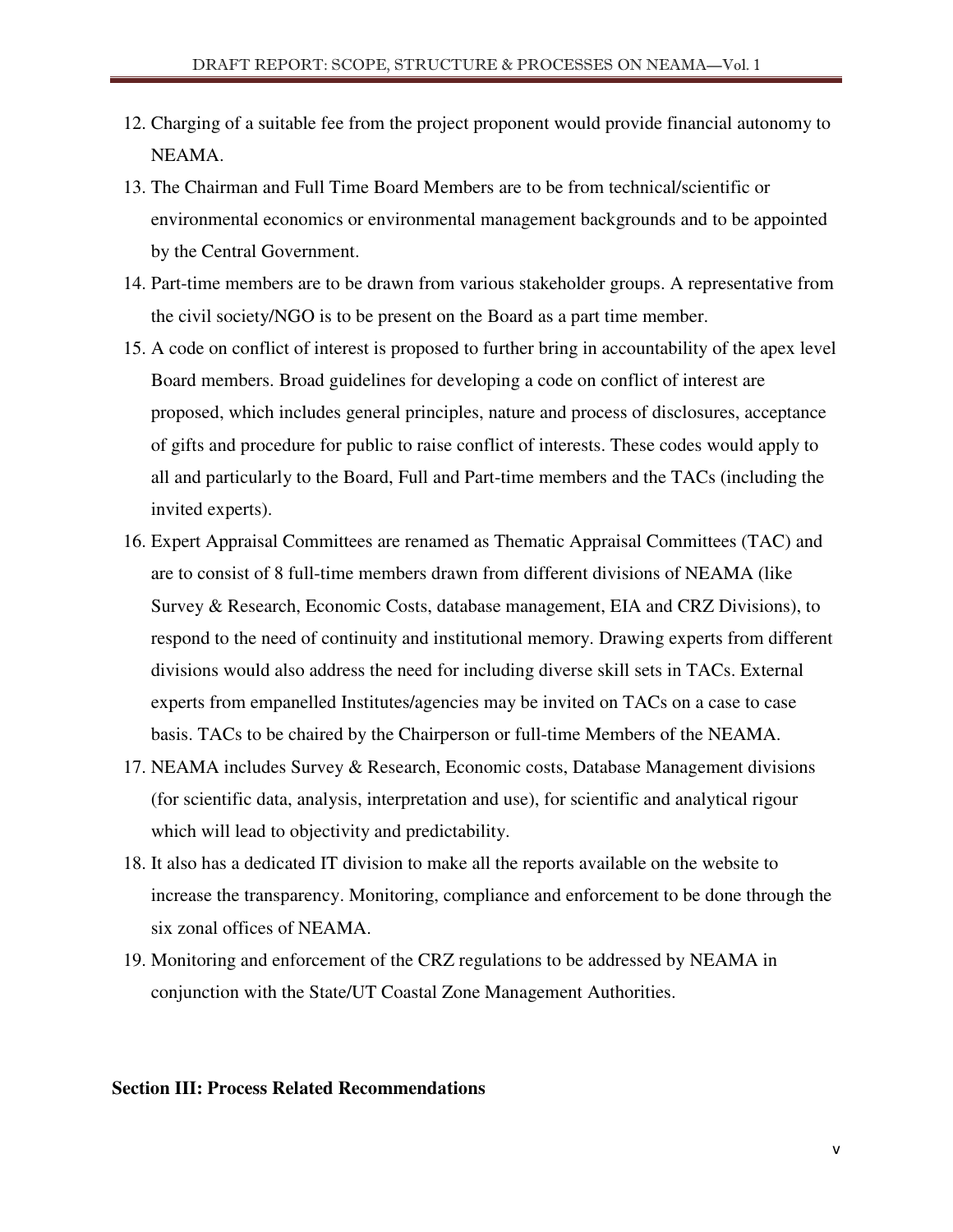- 20. The appraisal of projects for EIA/CRZ clearances and review of coastal zone management plans is proposed to be done by NEAMA. Based upon the recommendations of NEAMA, the approval or otherwise shall be done at the level of MoEF.
- 21. Model ToRs are to be generated with the help of in-house Survey & Research, Economic Costs and Database Management divisions of NEAMA.
- 22. The entire process would be automated. Transparency in the EIA, coastal zone clearances and preparation of Coastal Zone Management plan, is sought to be increased by putting up a) ToRs ( for every project), b) Minutes of public hearing meeting (for every project), c) Final EIA report with clearance conditions, d) Self monitoring reports e) Reports of inspections done by NEAMA staff and empanelled inspectors, on the NEAMA website.
- 23. There are well-defined steps in the process that use real-time as well as time-series scientific data (from both in-house expert divisions and outside experts) for validating the data provided by the project proponent and decision-making.
- 24. Project proponents may get authenticated data (from accredited institutions/agencies like CPCB, FSI and NCSCM) on payment of fee.
- 25. Calculation of economic cost of compliance conditions is required to be a part of the EIA report. To ensure compliance, it is recommended that the project proponent be asked to furnish a Bank Guarantee (objectively linked to the total cost of compliance conditions). This would ensure a) compliance on the part of the project proponent and b) imposition of realistic and monitorable conditions by the TAC.
- 26. Services of NCSCM may be taken for preparation of draft Coastal Zone Management plans.
- 27. Public hearing is to be included in the process of preparation of Coastal Zone Management Plans.
- 28. It is proposed that a NEAMA observer be present in public hearing meetings and the report of these observers be considered along with the minutes of the public hearing meetings.
- 29. Monitoring, compliance and enforcement is to be the responsibility of NEAMA. Monitoring is to be done though three mechanisms a) six-monthly self-monitoring report; b) inspections by the NEAMA staff; and c) inspections by authenticated and suitably qualified inspection agencies. The information on compliance and enforcement should be made available on the website of NEAMA and MoEF in public domain for social audit.